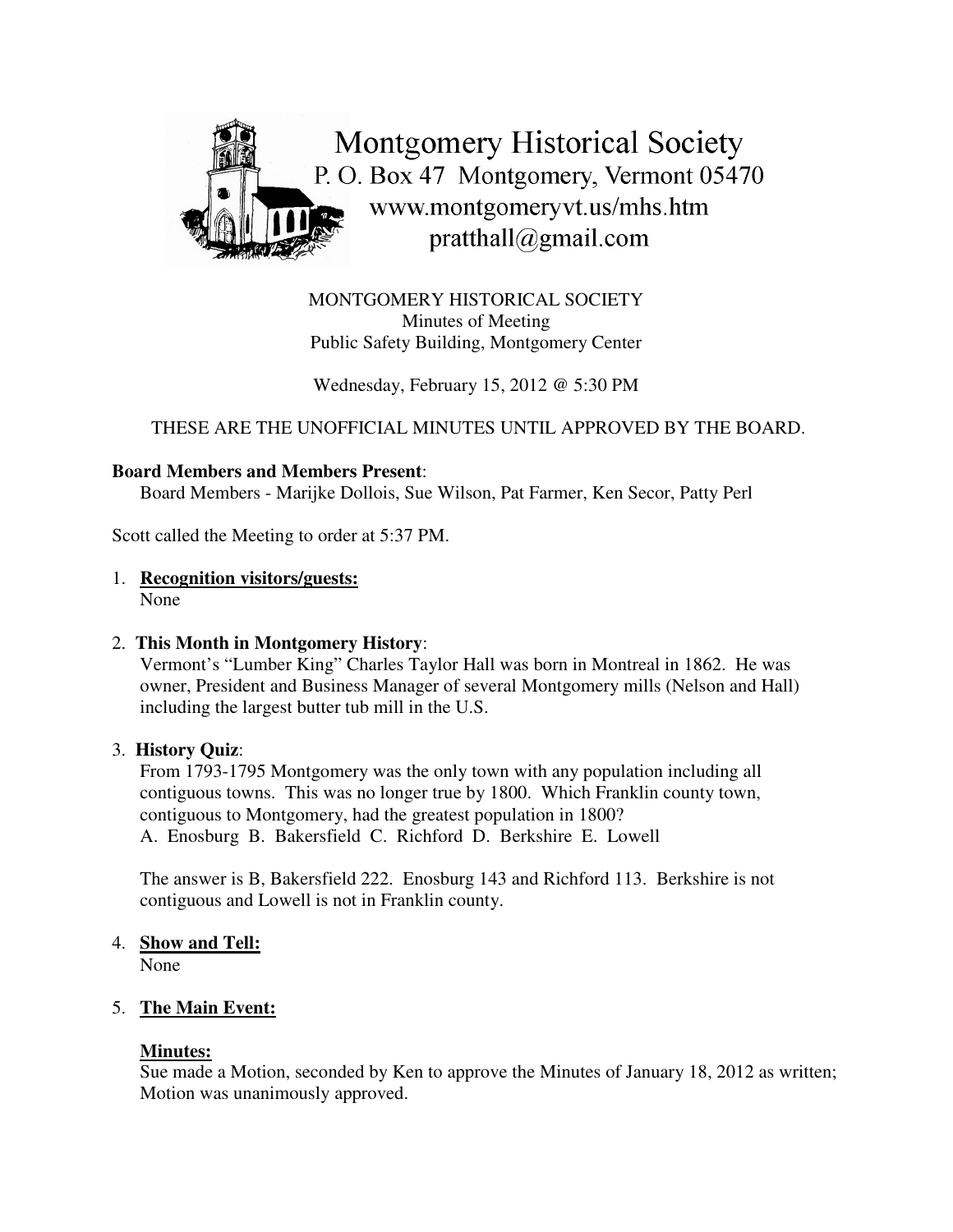# **Treasurer's Report:**

| Treasurer's Report $-02/15/11$ :        |  |
|-----------------------------------------|--|
|                                         |  |
|                                         |  |
| Stained Glass windows CD5,792.28        |  |
|                                         |  |
| Savings Account – West Wall \$ 4,200.19 |  |

75 Affinity members

Every month \$100.00 will be moved from the checking account into the West Wall Savings Account, provided that all bills are kept current.

There are 3 new affinity members; Patty signed up at the Meeting.

Marijke made a Motion, seconded by Patty to approve the Treasurer's Report of February 15, 2012 as presented; Motion was unanimously approved.

### **Membership:**

Marijke reported that so far two members have renewed for a total of \$75.00.

# **Old business:**

- A. Town History Book update no further action
- B. CEA Comments were very positive and it was proposed that the CEA may hold another event, but possibly in the summer.
- C. Review Events List see attached; Marijke will confirm with Marsha as to the exact date of the CBGC Harvest Fest.
- D. New Board Members the Board Members present welcomed Patty to the Board. We're all happy she joined!
- E. 2012 calendar approximately 130 calendars have been sold. A great success! The 2013 calendar will be published by the Montgomery Conservation Committee; the MHS can do one for 2014.
- F. Proposed budget see attached.

It was proposed to delete the columns for Actual 2006 and 2007 to simplify reading of the budget, as these columns include several lines that are no longer applicable (e.g. lines 15, 17, 26-32).

Further changes:

Line 14 Concert Series Ticket Sales – increase to \$1,500

Line 19 General Donations Box – reduce to \$200

Line 20 Interest Income – correct amount is \$28.44

Line 33 Special Donation – delete the name "Thibault"

The budget will be finalized at the March Meeting.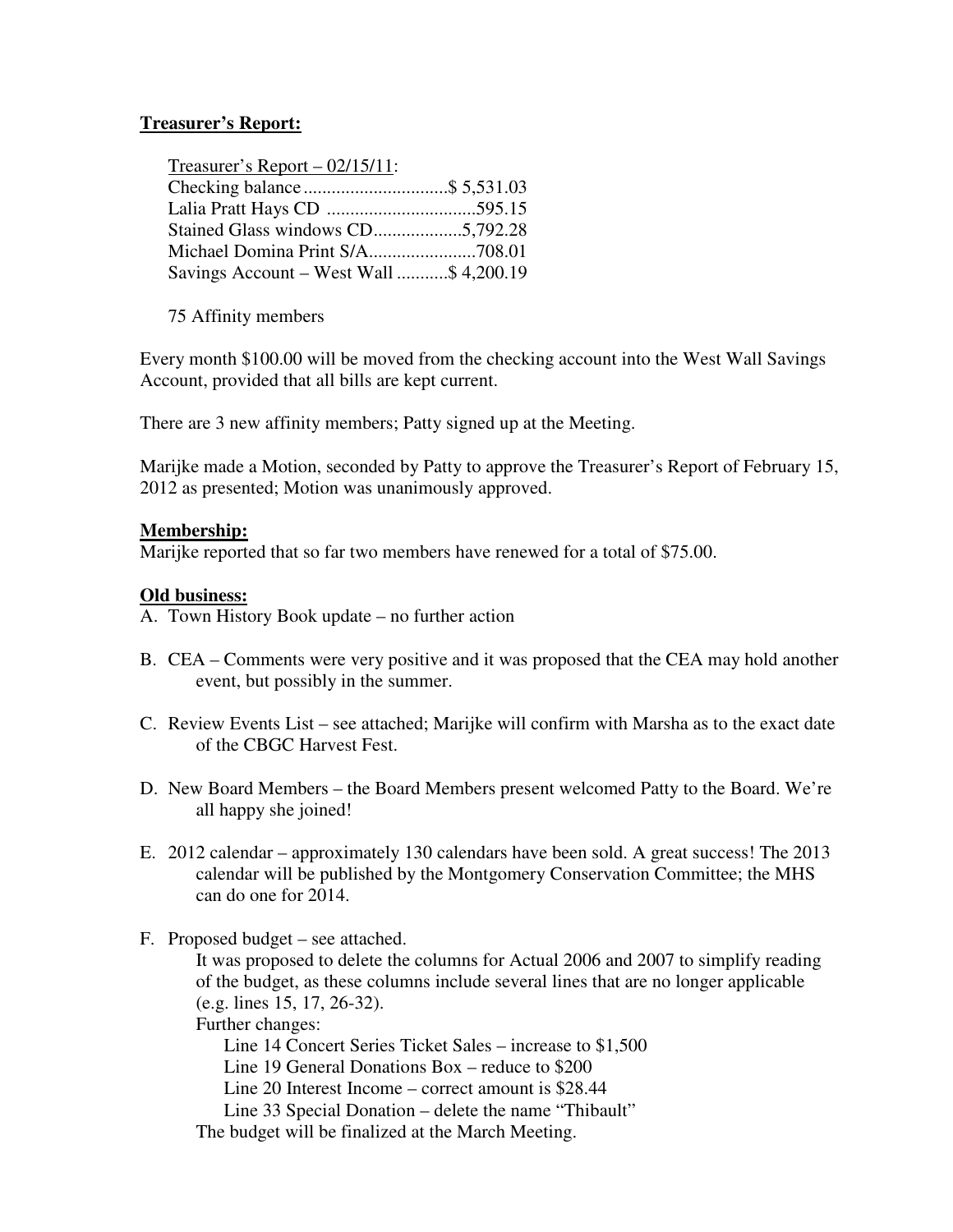- G. Concerts/Piano purchase or free
	- This item was tabled until the March meeting. The concerns expressed were:
		- a) Where would the piano be stored?
		- b) Cost of maintenance (tuning)
		- c) Cost and efforts to move the piano twice a year
- H. Radar scope:
	- 1) Teaching American History Grant
	- 2) Domina print fundraiser update
	- 3) Old maps project…..making progress
	- 4) Grant writing…..next year
	- 5) VT History Expo (Civil War)
	- 6) Ave Leslie Presentation Spring..…TBD
	- 7) Speakers: Spring...Tortolano May 17<sup>th</sup> and Bennett TBD
	- 8) Clayton Fuller artifacts/ephemera nothing found so far
	- 9) Beers Atlas and large County Map acquisition Scott to follow up with Marsha

# 6. **New business:**

None

# 7. **Adjourn:**

Pat moved a Motion, seconded by Ken to adjourn at 6:30 P.M. Said Motion passed unanimously.

Respectfully submitted, Marijke M. Dollois